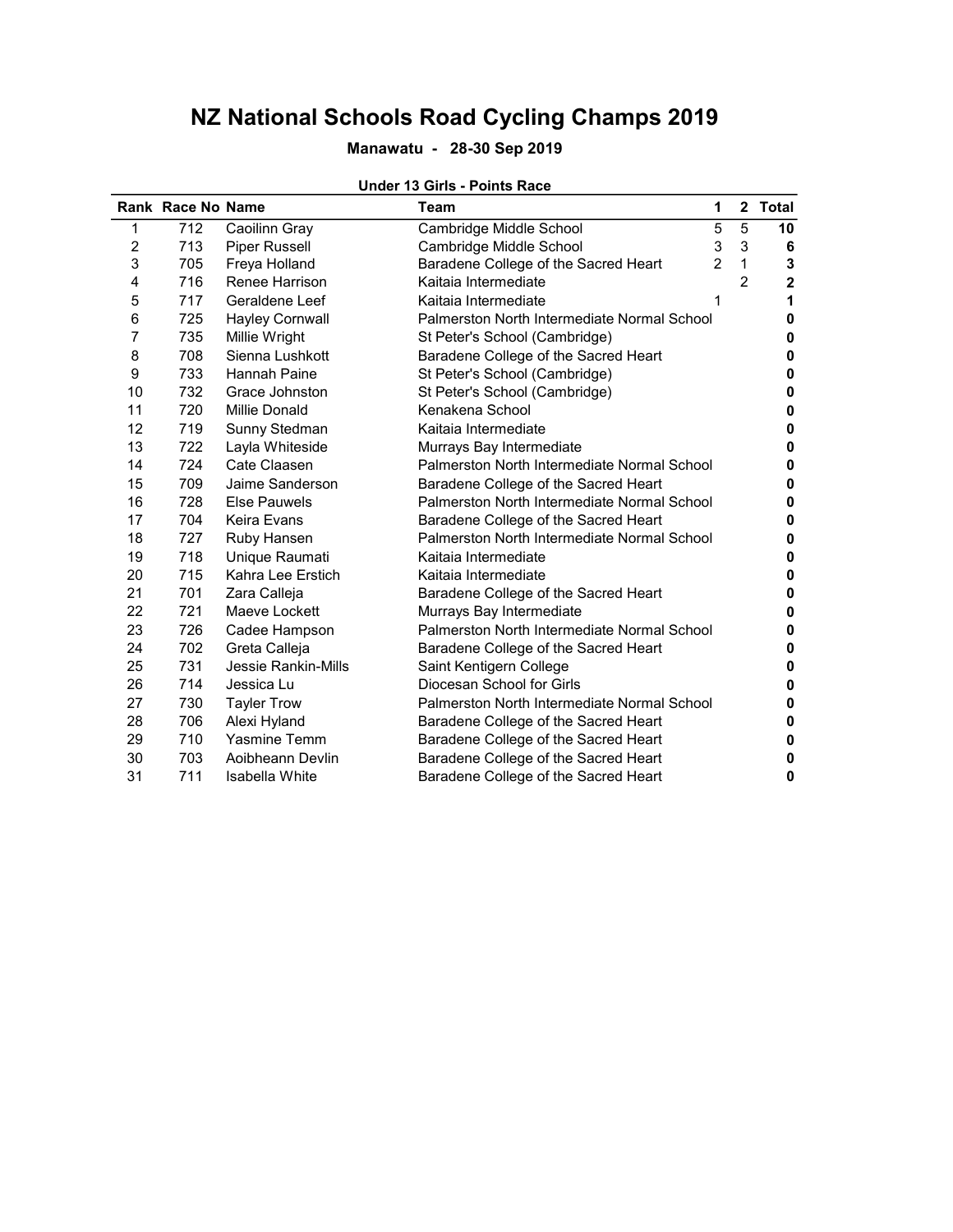### Manawatu - 28-30 Sep 2019

|                | Rank Race No Name |                          | Team                                        | 1              |                | 2 Total   |
|----------------|-------------------|--------------------------|---------------------------------------------|----------------|----------------|-----------|
| 1              | 763               | Jonny Barclay            | Remuera Intermediate                        | 5              | 5              | 10        |
| $\overline{c}$ | 777               | <b>Thomas Dolan</b>      | St Peter's College (Akld)                   | $\overline{c}$ | 3              | 5         |
| 3              | 751               | Joshua Rowe              | Cambridge Middle School                     | 3              | $\overline{2}$ | 5         |
| 4              | 770               | Noah Johnson             | Saint Kentigern College                     |                | 1              | 1         |
| 5              | 766               | <b>Kyle Paris</b>        | Remuera Intermediate                        | 1              |                | 1         |
| 6              | 765               | Finn Houghton            | Remuera Intermediate                        |                |                | 0         |
| $\overline{7}$ | 754               | Liam Lloyd               | Murrays Bay Intermediate                    |                |                | 0         |
| 8              | 773               | Aidan Danusantoso        | Scots College                               |                |                | 0         |
| 9              | 760               | Jacob Lean               | Palmerston North Intermediate Normal School |                |                | 0         |
| 10             | 753               | <b>Henley Friend</b>     | Murrays Bay Intermediate                    |                |                | 0         |
| 11             | 759               | <b>Charlie Hook</b>      | Palmerston North Intermediate Normal School |                |                | 0         |
| 12             | 755               | Josh Wilson              | Murrays Bay Intermediate                    |                |                | 0         |
| 13             | 782               | <b>Riley Leighton</b>    | Whakarongo School                           |                |                | 0         |
| 14             | 772               | <b>Nate Rankin-Mills</b> | Saint Kentigern College                     |                |                | $\pmb{0}$ |
| 15             | 768               | <b>Ethyn Brooks</b>      | Saint Kentigern College                     |                |                | $\pmb{0}$ |
| 16             | 767               | Robert Turnbull          | Remuera Intermediate                        |                |                | 0         |
| 17             | 764               | <b>Toby Browne</b>       | Remuera Intermediate                        |                |                | $\pmb{0}$ |
| 18             | 776               | Aaron Dlima              | St Peter's College (Akld)                   |                |                | 0         |
| 19             | 781               | Joshua Leamy-King        | St Peter's College (Palmerston North)       |                |                | 0         |
| 20             | 775               | Nathanael Schiff-Abels   | Scots College                               |                |                | $\pmb{0}$ |
| 21             | 780               | Jack Kearney             | St Peter's College (Palmerston North)       |                |                | 0         |
| 22             | 758               | Caleb Hamblyn            | Palmerston North Intermediate Normal School |                |                | 0         |
| 23             | 757               | Sam Claasen              | Palmerston North Intermediate Normal School |                |                | 0         |
| 24             | 784               | Hugo Giblin              | Huntley School (Marton)                     |                |                | 0         |
| 25             | 785               | <b>Henry Speedy</b>      | Huntley School (Marton)                     |                |                | 0         |
| 26             | 774               | Raphael Schiff-Abels     | Scots College                               |                |                | $\pmb{0}$ |
| 27             | 761               | Logan Mulcahy            | Palmerston North Intermediate Normal School |                |                | 0         |
| 28             | 752               | Jackson Broughan         | Monrad Intermediate School                  |                |                | 0         |
| 29             | 756               | Ryan Block               | Palmerston North Intermediate Normal School |                |                | 0         |
| 30             | 771               | Mark Liu                 | Saint Kentigern College                     |                |                | 0         |
| 31             | 779               | <b>Riley Sella</b>       | St Peter's College (Akld)                   |                |                | 0         |
| 32             | 762               | Oscar Goodwin            | Raumati Beach School                        |                |                | 0         |
| 33             | 769               | Jamie Cantell-Roberts    | Saint Kentigern College                     |                |                | 0         |

#### Under 13 Boys - Points Race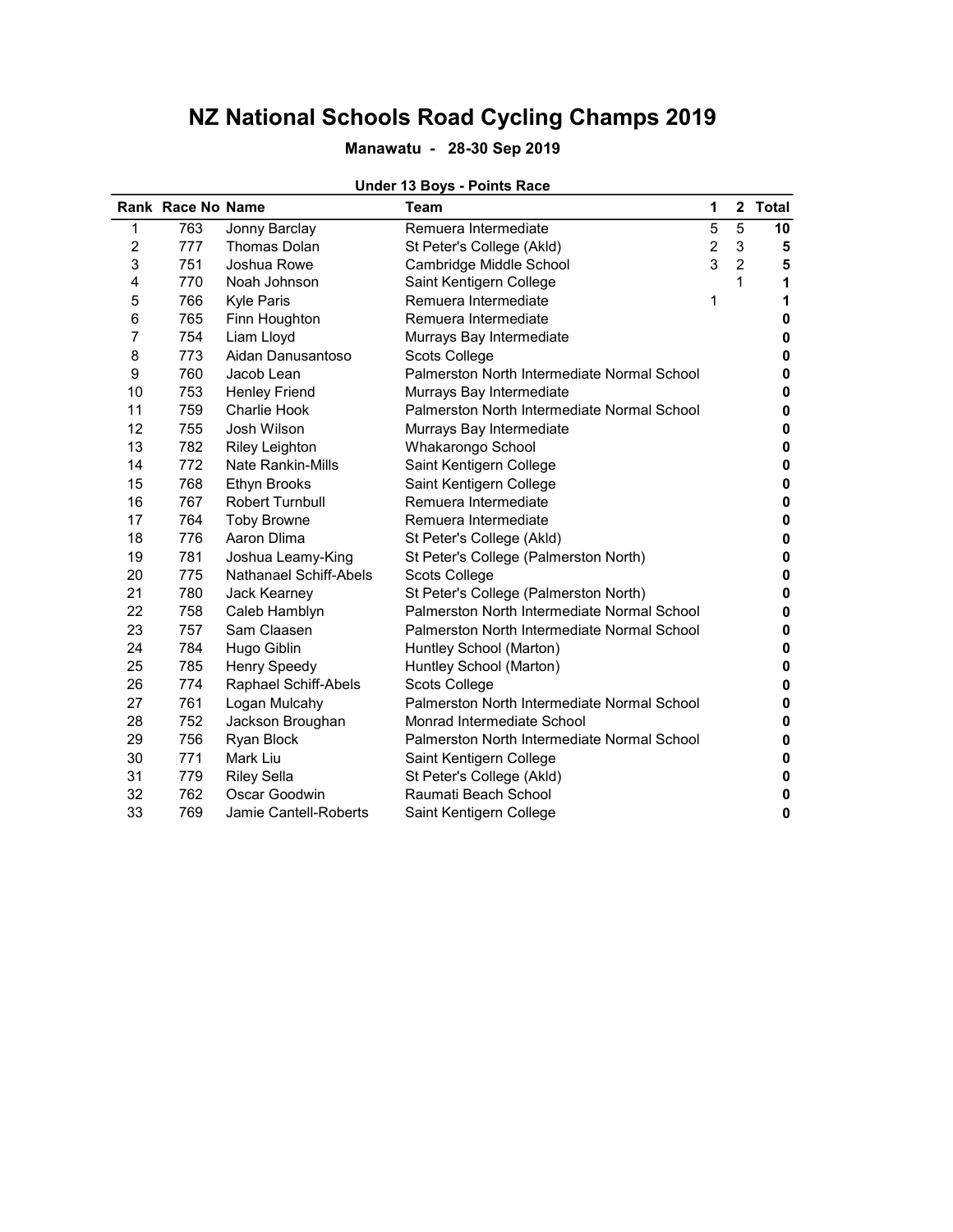### Manawatu - 28-30 Sep 2019

|    | Rank Race No Name |                        | Team                                         | 1              | $\overline{2}$ |   | 3 Total |
|----|-------------------|------------------------|----------------------------------------------|----------------|----------------|---|---------|
| 1  | 612               | Mackenzie Barnett      | Cambridge High School                        | 5              | $\overline{2}$ | 5 | 12      |
| 2  | 625               | <b>Esther Carr</b>     | Takapuna Grammar School                      |                | 3              | 2 | 5       |
| 3  | 606               | Sophia Hyland          | Baradene College of the Sacred Heart         |                | 5              |   | 5       |
| 4  | 611               | <b>Emily Toomey</b>    | <b>Bluestone School</b>                      | 1              |                | 3 | 4       |
| 5  | 609               | Jodie Blackwood        | <b>Belmont Intermediate</b>                  | $\mathfrak{p}$ |                | 1 | 3       |
| 6  | 617               | Jessie Coxon           | Palmerston North Intermediate Normal Schor 3 |                |                |   | 3       |
| 7  | 616               | Kylah Gunn             | Palmerston North Girls High School           |                | 1              |   | 1       |
| 8  | 620               | Olivia Kingston        | Palmerston North Intermediate Normal School  |                |                |   | 0       |
| 9  | 605               | Isabelle Gibson        | Baradene College of the Sacred Heart         |                |                |   | 0       |
| 10 | 607               | Mia Palao              | Baradene College of the Sacred Heart         |                |                |   | 0       |
| 11 | 629               | <b>Tylajane Reed</b>   | Baradene College of the Sacred Heart         |                |                |   | 0       |
| 12 | 618               | <b>Brianna Gorrie</b>  | Palmerston North Intermediate Normal School  |                |                |   | 0       |
| 13 | 615               | Ava Maddison           | Epsom Girls Grammar School                   |                |                |   | 0       |
| 14 | 613               | Georgia Mitchell       | Cambridge High School                        |                |                |   | 0       |
| 15 | 621               | Lucy McLean            | Palmerston North Intermediate Normal School  |                |                |   | 0       |
| 16 | 624               | Chelsea Nicholas       | Rosehill College                             |                |                |   | 0       |
| 17 | 619               | Tia Humphrey           | Palmerston North Intermediate Normal School  |                |                |   | 0       |
| 18 | 628               | Poppy Hobbs            | Wanganui Collegiate                          |                |                |   | 0       |
| 19 | 627               | Natalie Wilson         | Takapuna Grammar School                      |                |                |   | 0       |
| 20 | 601               | Pieta Campbell         | Baradene College of the Sacred Heart         |                |                |   | 0       |
| 21 | 626               | Sophie Ochtman-Corfe   | Takapuna Grammar School                      |                |                |   | 0       |
| 22 | 614               | <b>Lily Shanley</b>    | Diocesan School for Girls                    |                |                |   | 0       |
| 23 | 602               | <b>Bailee Courtney</b> | Baradene College of the Sacred Heart         |                |                |   | 0       |
| 24 | 603               | Jess Crummy            | Baradene College of the Sacred Heart         |                |                |   | 0       |
| 25 | 608               | Somer Tong             | Baradene College of the Sacred Heart         |                |                |   | 0       |
| 26 | 610               | Maisie Bower           | <b>Belmont Intermediate</b>                  |                |                |   | 0       |
| 27 | 623               | Anita lese             | Remuera Intermediate                         |                |                |   | 0       |
| 28 | 622               | Alexandra Clark        | Remuera Intermediate                         |                |                |   | 0       |
| 29 | 604               | Muireann Devlin        | Baradene College of the Sacred Heart         |                |                |   | 0       |
| 30 | 631               | Poppy Moore            | Huntley School (Marton)                      |                |                |   | 0       |
| 31 | 630               | Lauren Gillespie       | Huntley School (Marton)                      |                |                |   | 0       |

#### Under 14 Girls - Points Race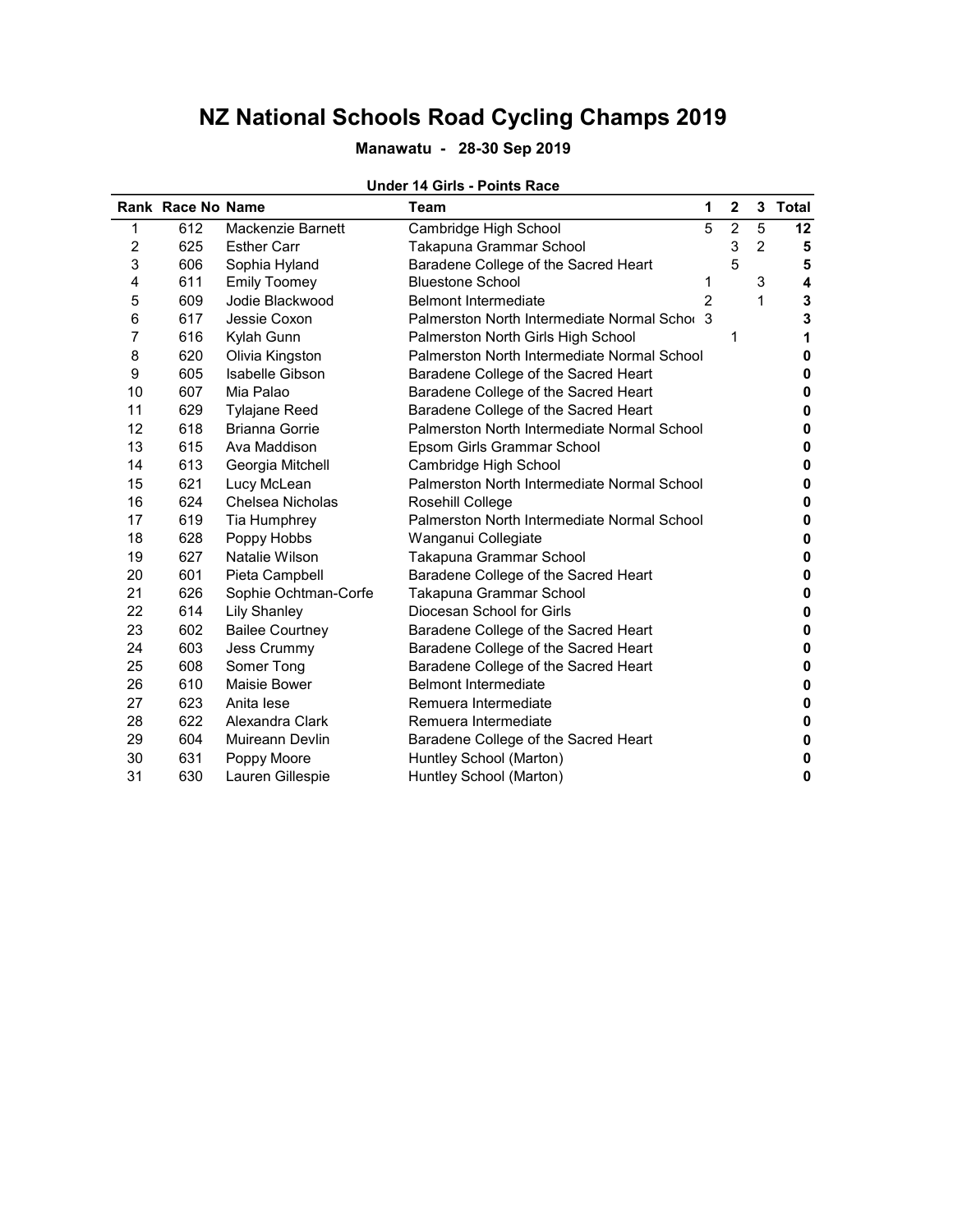### Manawatu - 28-30 Sep 2019

#### Under 14 Boys - Points Race

|                | <b>Rank Race No Name</b> |                           | Team                                        | 1              | $\mathbf 2$    | 3 | <b>Total</b> |
|----------------|--------------------------|---------------------------|---------------------------------------------|----------------|----------------|---|--------------|
| 3              | 657                      | <b>Jack Whittall</b>      | Cambridge High School                       | $\overline{c}$ | 5              | 5 | 12           |
| 1              | 682                      | Frankie Wright            | St Peter's School (Cambridge)               | 5              | 3              | 3 | 11           |
| 2              | 651                      | <b>Nate Boness</b>        | <b>Auckland Grammar School</b>              | 3              |                | 2 | 5            |
| 4              | 680                      | Kane Foster               | St Peter's School (Cambridge)               | 1              | 1              |   | $\mathbf 2$  |
| 5              | 665                      | Ta Craw                   | Palmerston North Intermediate Normal School |                | $\overline{2}$ |   | $\mathbf 2$  |
| 6              | 658                      | Alex McIntyre             | Christchurch Boys High School               |                |                | 1 | 1            |
| $\overline{7}$ | 653                      | Daniel Morton             | <b>Auckland Grammar School</b>              |                |                |   | 0            |
| 8              | 674                      | Nico Jancys               | Saint Kentigern College                     |                |                |   | $\mathbf 0$  |
| 9              | 656                      | Noah Hollamby             | <b>Bluestone School</b>                     |                |                |   | 0            |
| 10             | 669                      | Lucas Bhimy               | Rangeview Intermediate                      |                |                |   | 0            |
| 11             | 660                      | Caleb Roberts             | <b>Hadlow Preparatory School</b>            |                |                |   | 0            |
| 12             | 683                      | <b>Jackson Fellowes</b>   | Tararua College                             |                |                |   | 0            |
| 13             | 686                      | Zakariyya Rachmadi        | Westlake Boys High School                   |                |                |   | $\mathbf 0$  |
| 14             | 685                      | Benjamin Mascarenhas      | Westlake Boys High School                   |                |                |   | $\pmb{0}$    |
| 15             | 672                      | Coen Anderson             | Saint Kentigern College                     |                |                |   | 0            |
| 16             | 679                      | Andy Richardson           | St Peter's College (Palmerston North)       |                |                |   | 0            |
| 17             | 666                      | <b>Harrison Craw</b>      | Palmerston North Intermediate Normal School |                |                |   | 0            |
| 18             | 659                      | Bevan McNaughton          | Christchurch Boys High School               |                |                |   | $\mathbf 0$  |
| 19             | 668                      | <b>Alex Willis</b>        | Palmerston North Intermediate Normal School |                |                |   | $\mathbf 0$  |
| 20             | 671                      | <b>Jack Norden</b>        | Sacred Heart College (Akld)                 |                |                |   | $\mathbf 0$  |
| 21             | 652                      | Quinn Gardiner-Hall       | <b>Auckland Grammar School</b>              |                |                |   | 0            |
| 22             | 663                      | Lucas Reed                | Palmerston North Boys High School           |                |                |   | 0            |
| 23             | 681                      | Ryan Hansen               | St Peter's School (Cambridge)               |                |                |   | 0            |
| 24             | 670                      | Alex Foden                | Raroa Normal Intermediate                   |                |                |   | $\mathbf 0$  |
| 25             | 673                      | Joshua Gordon-Glassford   | Saint Kentigern College                     |                |                |   | 0            |
| 26             | 655                      | Daniel McClune            | <b>Belmont Intermediate</b>                 |                |                |   | 0            |
| 27             | 654                      | <b>Christian Scarlett</b> | <b>Auckland Grammar School</b>              |                |                |   | 0            |
| 28             | 677                      | Brogan Boyd               | St Peter's College (Akld)                   |                |                |   | 0            |
| 29             | 675                      | Benjamin Stewart          | Saint Kentigern College                     |                |                |   | 0            |
| 30             | 662                      | Nathan Hattingh           | Pakuranga College                           |                |                |   | 0            |
| 31             | 667                      | Zachary Lee               | Palmerston North Intermediate Normal School |                |                |   | 0            |
| 32             | 687                      | <b>Campbell Appel</b>     | <b>Hamilton Christian School</b>            |                |                |   | 0            |
| 33             | 689                      | Jack Trotter              | Huntley School (Marton)                     |                |                |   | 0            |
| 34             | 664                      | Ollie Coombes             | Palmerston North Intermediate Normal School |                |                |   | 0            |
| 35             | 676                      | Lewis Tompkin             | Scots College                               |                |                |   | 0            |
| 36             | 678                      | Sean Collins-Stewart      | St Peter's College (Akld)                   |                |                |   | $\mathbf 0$  |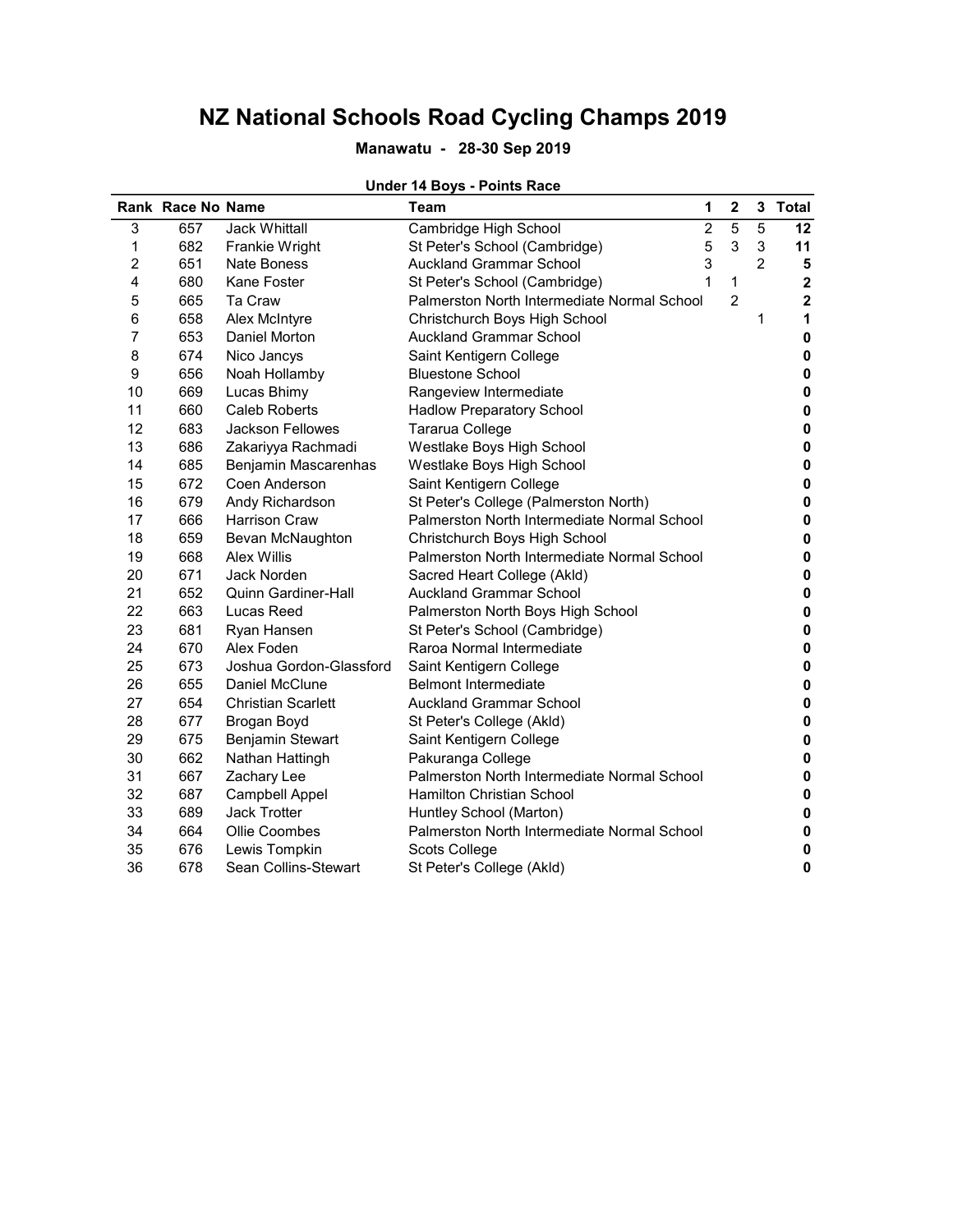## Manawatu - 28-30 Sep 2019

## Under 15 Girls - Points Race

 $\overline{a}$ 

|                | Rank Race No Name |                        | Team                                 | 1              | $\mathbf 2$    |                | 3 Total  |
|----------------|-------------------|------------------------|--------------------------------------|----------------|----------------|----------------|----------|
| 1              | 481               | <b>Ruby Spring</b>     | Saint Kentigern College              | 5              | 5              | 5              | 15       |
| $\overline{2}$ | 458               | Seana Gray             | Cambridge High School                | 3              | $\sqrt{3}$     | 3              | 9        |
| 3              | 463               | Maia Barclay           | Epsom Girls Grammar School           | $\overline{2}$ | $\overline{2}$ | $\overline{2}$ | 6        |
| 4              | 483               | <b>Brooke Leonard</b>  | Takapuna Grammar School              |                |                | 1              | 1        |
| 5              | 454               | <b>Bonnie Rattray</b>  | Baradene College of the Sacred Heart | 1              |                |                | 1        |
| 6              | 451               | Emma Blackmore         | Baradene College of the Sacred Heart |                | 1              |                | 1        |
| 7              | 480               | Olivia Rooney          | Saint Kentigern College              |                |                |                | 0        |
| 8              | 460               | <b>Isobel Fletcher</b> | Diocesan School for Girls            |                |                |                | 0        |
| 9              | 478               | Isabele Bannister      | Saint Kentigern College              |                |                |                | 0        |
| 10             | 482               | <b>Jess Carswell</b>   | St Peter's School (Cambridge)        |                |                |                | 0        |
| 11             | 467               | Abigail Ruddenklau     | Epsom Girls Grammar School           |                |                |                | 0        |
| 12             | 470               | Georgie Simpson        | Feilding High School                 |                |                |                | 0        |
| 13             | 461               | Sophia Hay             | Diocesan School for Girls            |                |                |                | $\bf{0}$ |
| 14             | 473               | Jessica Lloyd          | Palmerston North Girls High School   |                |                |                | 0        |
| 15             | 453               | <b>River Miln</b>      | Baradene College of the Sacred Heart |                |                |                | 0        |
| 16             | 464               | Zoe Broad              | Epsom Girls Grammar School           |                |                |                | $\bf{0}$ |
| 17             | 465               | Tegan Feringa          | Epsom Girls Grammar School           |                |                |                | 0        |
| 18             | 475               | Jorja Nicolson         | Palmerston North Girls High School   |                |                |                | 0        |
| 19             | 472               | Mcnabb Florence        | Nelson College For Girls'            |                |                |                | 0        |
| 20             | 474               | <b>Holly McInnes</b>   | Palmerston North Girls High School   |                |                |                | 0        |
| 21             | 477               | Sarah Wade             | Palmerston North Girls High School   |                |                |                | 0        |
| 22             | 455               | <b>Emily Shaw</b>      | Baradene College of the Sacred Heart |                |                |                | 0        |
| 23             | 466               | Georgia Herrell        | Epsom Girls Grammar School           |                |                |                | 0        |
| 24             | 462               | Ella Kerr              | Diocesan School for Girls            |                |                |                | 0        |
| 25             | 479               | <b>Eden Clark</b>      | Saint Kentigern College              |                |                |                | $\bf{0}$ |
| 26             | 476               | Hannah Parry           | Palmerston North Girls High School   |                |                |                | 0        |
| 27             | 484               | Phoebe Morrison        | Takapuna Grammar School              |                |                |                | 0        |
| 28             | 469               | Lucy Evans             | <b>Feilding High School</b>          |                |                |                | 0        |
| 29             | 457               | Zoe Temm               | Baradene College of the Sacred Heart |                |                |                | $\bf{0}$ |
| 30             | 468               | Gabriella Rush         | Epsom Girls Grammar School           |                |                |                | 0        |
| 31             | 471               | Daileey Halatau        | Kaitaia College                      |                |                |                | 0        |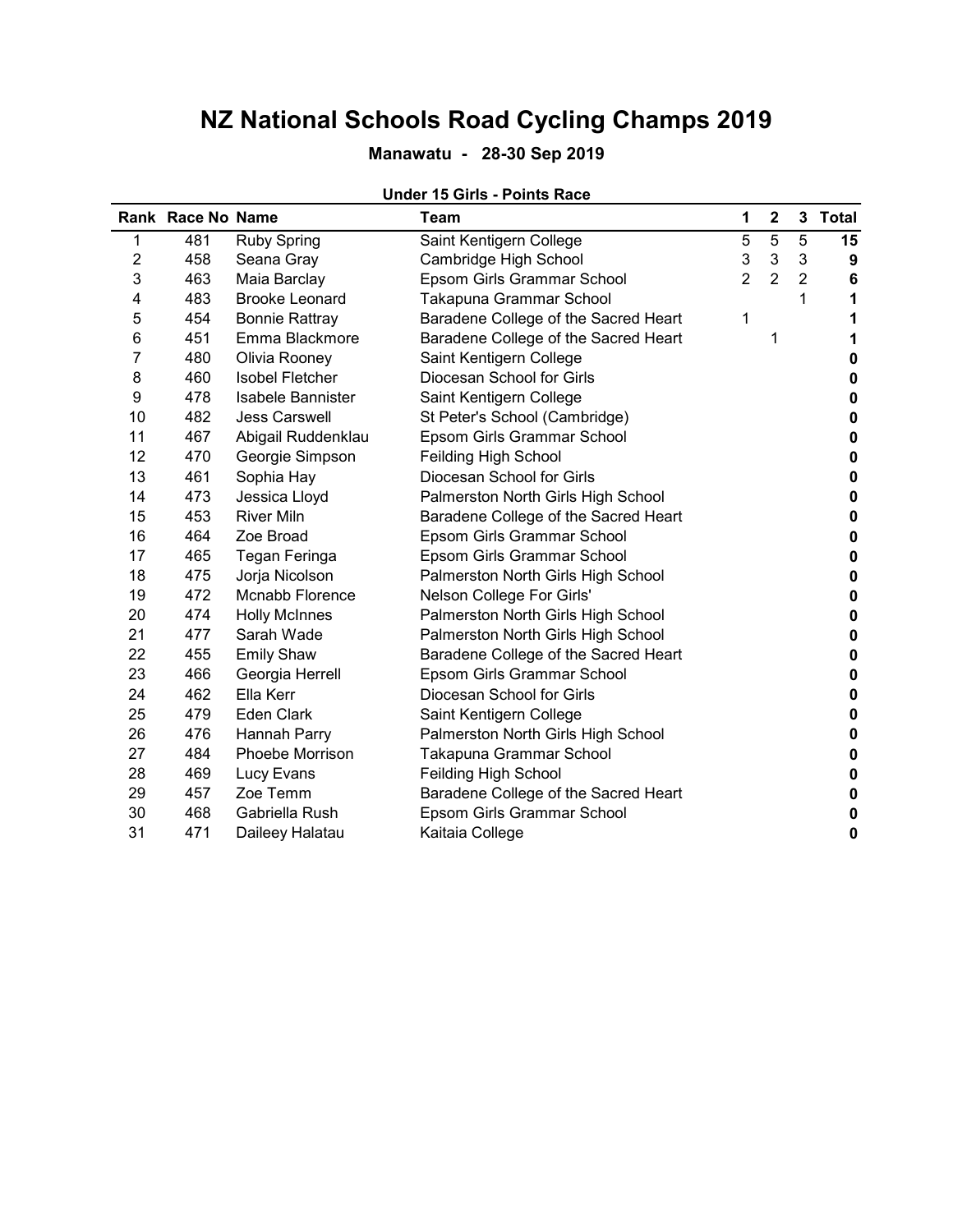## Manawatu - 28-30 Sep 2019

#### Under 15 Boys - Points Race

|                         | Rank Race No Name |                          | Team                                  | 1              | $\mathbf 2$               |                | 3 Total     |
|-------------------------|-------------------|--------------------------|---------------------------------------|----------------|---------------------------|----------------|-------------|
| 1                       | 549               | Hamish Banks             | St Peter's School (Cambridge)         | 5              | 5                         | 5              | 15          |
| $\overline{\mathbf{c}}$ | 512               | Maui Morrison            | Cambridge High School                 | 3              |                           | 3              | 6           |
| 3                       | 534               | Nick Rush                | <b>Rolleston College</b>              | $\overline{2}$ | $\ensuremath{\mathsf{3}}$ | 1              | 6           |
| 4                       | 545               | Max Preece               | St Peter's College (Akld)             | 1              | $\overline{c}$            |                | 3           |
| 5                       | 550               | Paul Rettkowicz          | St Peter's School (Cambridge)         |                |                           | $\overline{2}$ | $\mathbf 2$ |
| 6                       | 562               | Jack Overweel            | Whanganui High School                 |                | 1                         |                | 1           |
| 7                       | 517               | Reuben Fraser            | Hamilton Boys High School             |                |                           |                | 0           |
| 8                       | 503               | Justin Chan              | <b>Auckland Grammar School</b>        |                |                           |                | 0           |
| 9                       | 514               | Charlie Hegan            | Christchurch Boys High School         |                |                           |                | $\pmb{0}$   |
| 10                      | 507               | <b>Austin Norwell</b>    | <b>Auckland Grammar School</b>        |                |                           |                | $\pmb{0}$   |
| 11                      | 529               | Josh Mulcahy             | Palmerston North Boys High School     |                |                           |                | $\pmb{0}$   |
| 12                      | 554               | James De Hair            | <b>Wellington College</b>             |                |                           |                | $\pmb{0}$   |
| 13                      | 533               | Sam Wade                 | Palmerston North Boys High School     |                |                           |                | $\pmb{0}$   |
| 14                      | 531               | <b>Ben Petch</b>         | Palmerston North Boys High School     |                |                           |                | $\pmb{0}$   |
| 15                      | 551               | Nathan Erskine           | Takapuna Grammar School               |                |                           |                | $\pmb{0}$   |
| 16                      | 556               | Alex Buckle              | Westlake Boys High School             |                |                           |                | $\pmb{0}$   |
| 17                      | 553               | Michael Young            | Takapuna Grammar School               |                |                           |                | $\pmb{0}$   |
| 18                      | 528               | Lachlan Jones            | Palmerston North Boys High School     |                |                           |                | $\pmb{0}$   |
| 19                      | 543               | <b>William Howcroft</b>  | St Peter's College (Akld)             |                |                           |                | $\pmb{0}$   |
| 20                      | 521               | Finn Wilson              | Macleans College                      |                |                           |                | $\pmb{0}$   |
| 21                      | 559               | Jack Lloyd               | Westlake Boys High School             |                |                           |                | $\pmb{0}$   |
| 22                      | 525               | Wilson Hannon            | Palmerston North Boys High School     |                |                           |                | $\pmb{0}$   |
| 23                      | 552               | Hugo Johnson             | Takapuna Grammar School               |                |                           |                | $\pmb{0}$   |
| 24                      | 508               | Levi Williams            | <b>Auckland Grammar School</b>        |                |                           |                | $\pmb{0}$   |
| 25                      | 519               | Tani Henwood             | King's College                        |                |                           |                | $\pmb{0}$   |
| 26                      | 530               | Jospeh Nikau             | Palmerston North Boys High School     |                |                           |                | $\pmb{0}$   |
| 27                      | 522               | Aidan Laloli             | Pakuranga College                     |                |                           |                | $\pmb{0}$   |
| 28                      | 539               | Harry Hannan             | Saint Kentigern College               |                |                           |                | $\pmb{0}$   |
| 29                      | 547               | Lochlan Foote            | St Peter's College (Palmerston North) |                |                           |                | $\pmb{0}$   |
| 30                      | 538               | Callum Cruickshank       | Saint Kentigern College               |                |                           |                | 0           |
| 31                      | 505               | Zachary Heyes            | <b>Auckland Grammar School</b>        |                |                           |                | $\pmb{0}$   |
| 32                      | 515               | Thomas Audeau            | Christ's College                      |                |                           |                | $\pmb{0}$   |
| 33                      | 560               | <b>Jack Lockett</b>      | Westlake Boys High School             |                |                           |                | $\pmb{0}$   |
| 34                      | 537               | Connor Te Rito           | Sacred Heart College (Akld)           |                |                           |                | $\pmb{0}$   |
| 35                      | 502               | Dexter Cameron           | <b>Auckland Grammar School</b>        |                |                           |                | $\pmb{0}$   |
| 36                      | 509               | Peyton Yakas             | <b>Auckland Grammar School</b>        |                |                           |                | $\pmb{0}$   |
| 37                      | 548               | <b>Tyler Mumby</b>       | St Peter's College (Palmerston North) |                |                           |                | 0           |
| 38                      | 526               | Zachary Hintz            | Palmerston North Boys High School     |                |                           |                | 0           |
| 39                      | 536               | Leon O'Brien             | Sacred Heart College (Akld)           |                |                           |                | 0           |
| 40                      | 555               | Campbell Bain            | Westlake Boys High School             |                |                           |                | 0           |
| 41                      | 535               | Fletcher Hilton          | Sacred Heart College (Akld)           |                |                           |                | $\pmb{0}$   |
| 42                      | 520               | Kyle Chen                | Macleans College                      |                |                           |                | $\pmb{0}$   |
| 43                      | 532               | Jake Rayner              | Palmerston North Boys High School     |                |                           |                | $\pmb{0}$   |
| 44                      | 558               | Sam Lavelle              | Westlake Boys High School             |                |                           |                | $\pmb{0}$   |
| 45                      | 523               | <b>Seth Cousins</b>      | Palmerston North Boys High School     |                |                           |                | $\pmb{0}$   |
| 46                      | 524               | Fergus Doolan            | Palmerston North Boys High School     |                |                           |                | $\pmb{0}$   |
| 47                      | 557               | Joshua Doherty           | Westlake Boys High School             |                |                           |                | $\pmb{0}$   |
| 48                      | 815               | <b>Anthony Gault</b>     | Saint Kentigern College               |                |                           |                | $\pmb{0}$   |
| 49                      | 510               | Jacob D'Ath              | Cambridge High School                 |                |                           |                | $\pmb{0}$   |
| 50                      | 527               | Levi Humphrey            | Palmerston North Boys High School     |                |                           |                | $\pmb{0}$   |
| 51                      | 546               | <b>Jack Simpkins</b>     | St Peter's College (Akld)             |                |                           |                | $\pmb{0}$   |
| 52                      | 540               | <b>Matthew McDermott</b> | Scots College                         |                |                           |                | $\pmb{0}$   |
| 53                      | 544               | Dylan Marshall           | St Peter's College (Akld)             |                |                           |                | $\pmb{0}$   |
| 54                      | 542               | <b>Benjamin Chambers</b> | Selwyn College                        |                |                           |                | 0           |
| 55                      | 565               | Chrysander Ruhnayat      | St Peter's College (Palmerston North) |                |                           |                | $\mathbf 0$ |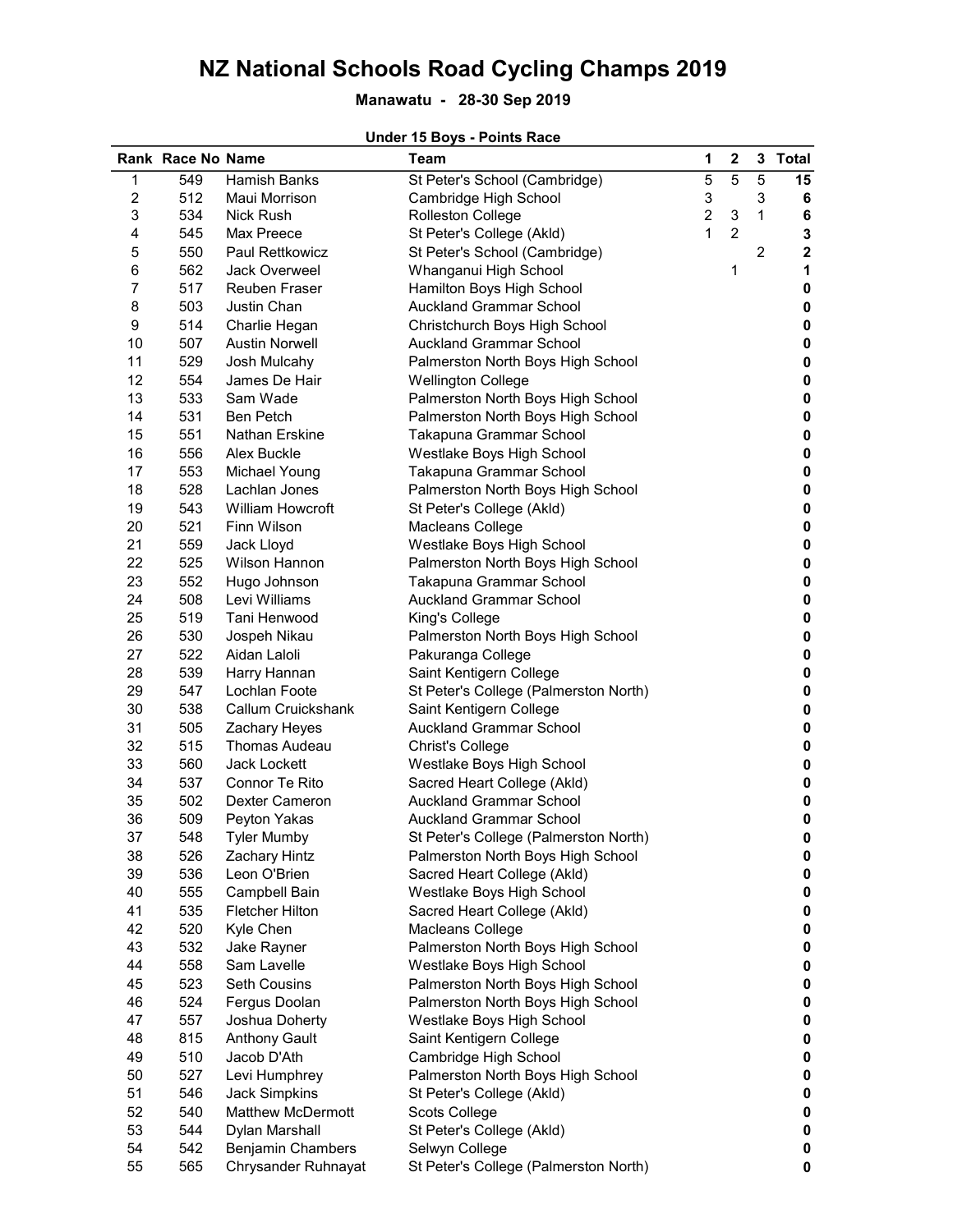| 506 | Carter Leckie            | Auckland Grammar School   | <b>DNF</b> |
|-----|--------------------------|---------------------------|------------|
| 541 | Elliot Robertson         | Scots College             | <b>DNF</b> |
| 511 | Louis Grimshaw           | Cambridge High School     | <b>DNF</b> |
| 518 | Nikau Pritchard-Scouller | Hamilton Boys High School | <b>DNF</b> |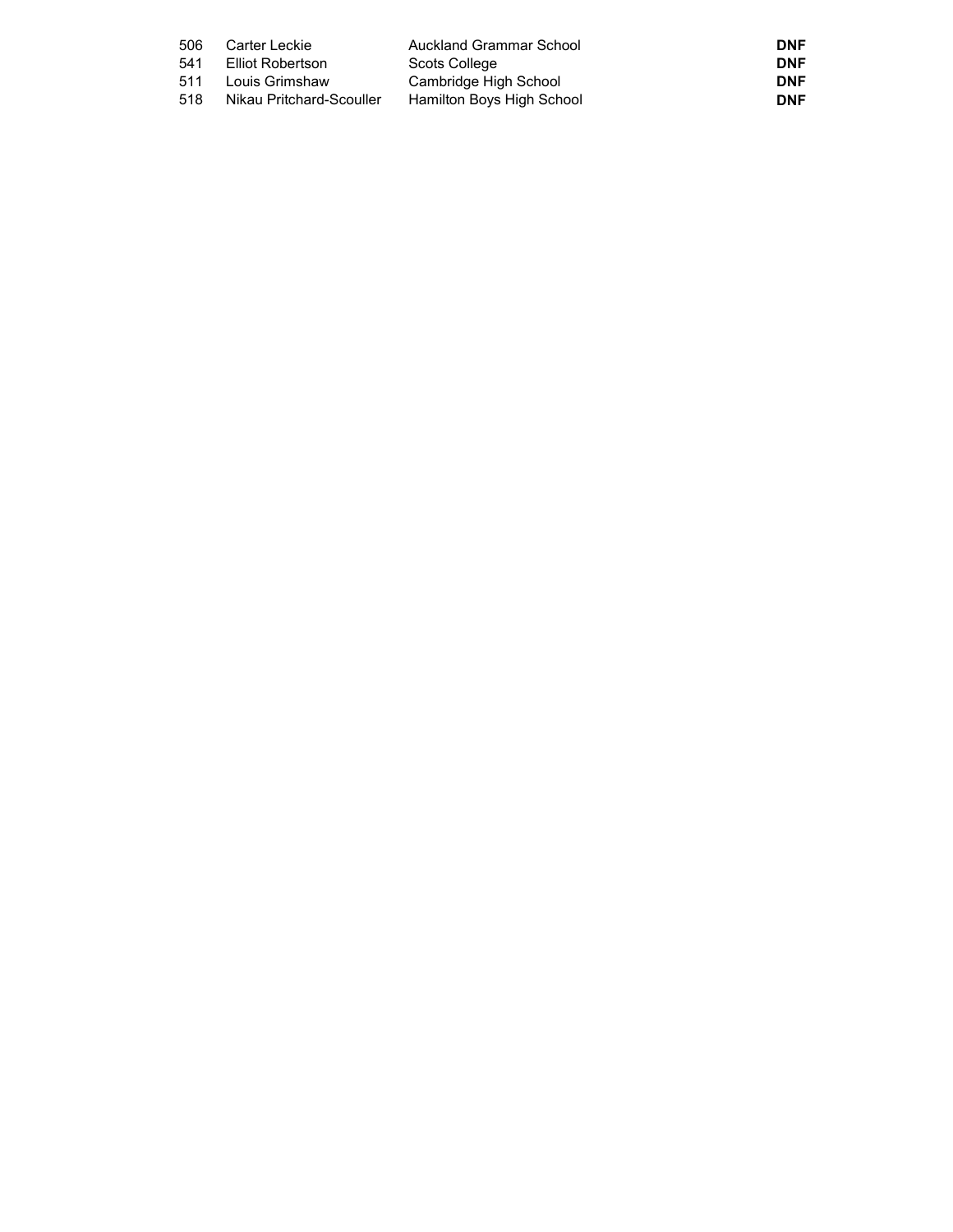### Manawatu - 28-30 Sep 2019

#### Under 16 Girls - Points Race

|    | <b>Rank Race No Name</b> |                        | <b>Team</b>                          | 1              | $\mathbf 2$    | 3 |                | 4 Total        |
|----|--------------------------|------------------------|--------------------------------------|----------------|----------------|---|----------------|----------------|
| 1  | 314                      | Ally Gothard           | Epsom Girls Grammar School           |                | 5              | 5 | 5              | 15             |
| 2  | 310                      | Arabella Tuck          | Diocesan School for Girls            |                | 3              | 3 | 3              | 9              |
| 3  | 307                      | Keisha Anderson        | Cambridge High School                | 5              | $\overline{2}$ |   |                | $\overline{7}$ |
| 4  | 340                      | Zoe Perry              | Wellington East Girls' College       | 3              |                |   | 1              | 4              |
| 5  | 331                      | Sophie De Vries        | St Peter's School (Cambridge)        |                | 1              |   | $\overline{2}$ | 3              |
| 6  | 316                      | <b>Bee Townsend</b>    | Epsom Girls Grammar School           |                |                | 2 |                | $\mathbf 2$    |
| 8  | 306                      | Lydia Stevens          | Baradene College of the Sacred Heart | $\overline{c}$ |                |   |                | $\mathbf 2$    |
| 7  | 303                      | Alice Hopkinson        | Baradene College of the Sacred Heart |                |                | 1 |                | 1              |
| 9  | 309                      | Amye Kellow            | Christchurch Girls High School       | 1              |                |   |                | 1              |
| 10 | 313                      | Georgina Christie      | Epsom Girls Grammar School           |                |                |   |                | 0              |
| 11 | 332                      | Lizzie Chapman         | Takapuna Grammar School              |                |                |   |                | 0              |
| 12 | 323                      | Bella-Rose Lloyd       | Palmerston North Girls High School   |                |                |   |                | 0              |
| 13 | 311                      | <b>Caitlin Bell</b>    | Epsom Girls Grammar School           |                |                |   |                | $\pmb{0}$      |
| 14 | 317                      | Emma Goodall           | Glendowie College                    |                |                |   |                | 0              |
| 15 | 328                      | Sophie Spencer         | Saint Kentigern College              |                |                |   |                | 0              |
| 16 | 322                      | <b>Bella Ives</b>      | Palmerston North Girls High School   |                |                |   |                | 0              |
| 17 | 305                      | Ella Morton            | Baradene College of the Sacred Heart |                |                |   |                | 0              |
| 18 | 318                      | Erin Walshe            | Glendowie College                    |                |                |   |                | 0              |
| 19 | 327                      | Eva Melhuish           | Saint Kentigern College              |                |                |   |                | 0              |
| 20 | 339                      | <b>Charlotte Brown</b> | Waitakere College                    |                |                |   |                | 0              |
| 21 | 324                      | Ellie O'Brien          | Palmerston North Girls High School   |                |                |   |                | 0              |
| 22 | 338                      | Kate Lumsden           | Waikato Diocesan School              |                |                |   |                | 0              |
| 23 | 335                      | Samantha Walker        | Villa Maria College                  |                |                |   |                | 0              |
| 24 | 325                      | Finn Bilsborough       | Saint Kentigern College              |                |                |   |                | 0              |
| 25 | 329                      | <b>Kate Waters</b>     | St Cuthbert's College                |                |                |   |                | 0              |
| 26 | 302                      | Niamh Evans            | Baradene College of the Sacred Heart |                |                |   |                | 0              |
| 27 | 312                      | <b>Isla Burton</b>     | Epsom Girls Grammar School           |                |                |   |                | 0              |
| 28 | 319                      | Anastasia Makogon      | King's College                       |                |                |   |                | 0              |
| 29 | 301                      | <b>Charlotte Ellis</b> | Baradene College of the Sacred Heart |                |                |   |                | 0              |
| 30 | 308                      | Hannah Mudgway         | Cambridge High School                |                |                |   |                | 0              |
| 31 | 337                      | <b>Emily Gilchrist</b> | Waikato Diocesan School              |                |                |   |                | 0              |
| 32 | 304                      | Eleanor Inwood         | Baradene College of the Sacred Heart |                |                |   |                | 0              |
| 33 | 315                      | Caroline Taillie       | Epsom Girls Grammar School           |                |                |   |                | 0              |
| 34 | 326                      | Sophie Ellet           | Saint Kentigern College              |                |                |   |                | 0              |
| 35 | 321                      | Millie Wright          | New Plymouth Girls' High School      |                |                |   |                | 0              |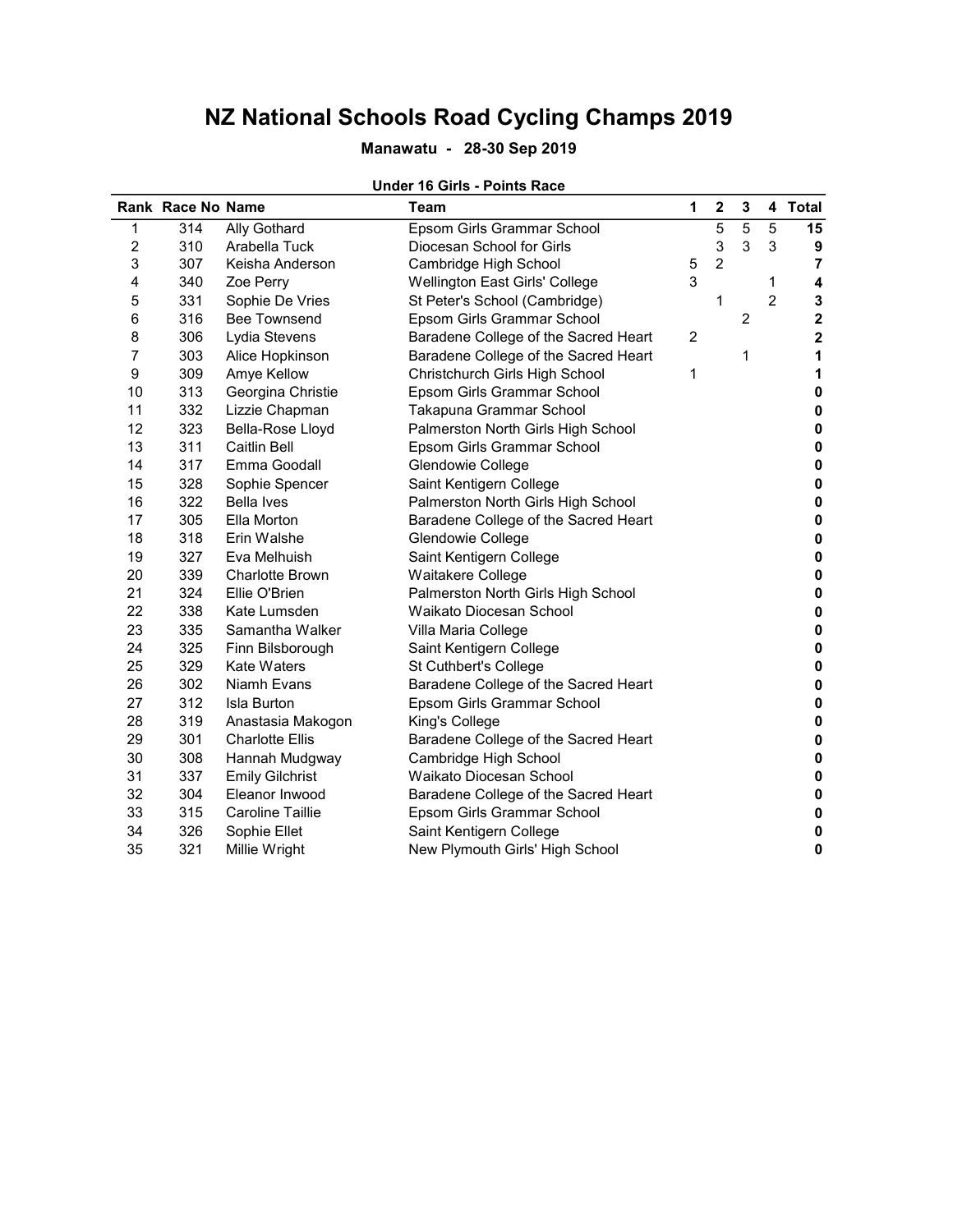#### Manawatu - 28-30 Sep 2019

#### Rank Race No Name **Team** 1 2 3 4 Total 1 376 Jaxson Whyte Roncalli College 3 5 3 2 13 2 388 August Elworthy Takapuna Grammar School 5 3 8 3 361 Jaxson Russell Cambridge High School 2 1 2 1 6 4 386 Oliver Watson-Plamer St Peter's School (Cambridge) 5 5 358 Blake Bailey Cambridge High School 5 6 360 Matt Davis Cambridge High School 1 2 1 4 7 359 Hunter Brodie-Lees Cambridge High School 3 3 3 8 366 Oliver Duncan Hamilton Boys High School 0 0 9 357 Jack Gillingham Bethlehem College 0 10 382 Nicholas Parkman Saint Kentigern College **12 College** 10 0 11 390 James Ochtman-Corfe Takapuna Grammar School 0 12 370 Oli Fisher King's College College 20 20 20 13 378 Joel Douglas Sacred Heart College (Akld) 0 14 394 Luke Blackwood Westlake Boys High School 15 383 George Tompkin Scots College 19 Scots College 19 Section 19 Scots College 1 16 364 D'Arcy Sanders Christchurch Boys High School 0 17 380 Hunter Donley Saint Kentigern College **0 and College** 0 18 418 Riley Wills St Pauls Collegiate (Ham) **0 0** 19 355 Edward Pawson Auckland Grammar School 0 20 385 Lewis Johnston St Peter's School (Cambridge) 385 Lewis Johnston 0 21 351 Tom Bean **Auckland Grammar School 0 0** 22 397 Jack Tiplady Westlake Boys High School 0 23 368 Kallum Mardon Hamilton Boys High School 0 24 391 Alex Skilton Takapuna Grammar School 0 25 369 Toby Evans Havelock North High School 25 369 Toby Evans 26 384 Ben MacSweeney Selwyn College 0 27 365 Tunnicliffe Riley Feilding High School 28 402 Tom Hiddleston **Auckland Grammar School 0** 29 374 Rubin Whiteley Macleans College 0 30 372 Tom Stephenson King's College 0 31 414 William Ashman Selwyn College 0 32 362 Lewis Davidson Christchurch Boys High School 0 33 412 Adam Wilson Palmerston North Boys High School 0 34 379 Thomas Clark Saint Kentigern College 0 35 395 Lewis Bower Westlake Boys High School 0 36 356 Olano Scarlett Auckland Grammar School 0 37 387 Lachlan Campbell Takapuna Grammar School 0 38 381 Ryan Gill Saint Kentigern College **0 and Saint Kentigern College** 0 39 377 Redmond Connolly Sacred Heart College (Akld) 0 40 398 Oscar Woolner-Piacun Westlake Boys High School 0 41 352 Felix Maddison **Auckland Grammar School 0** 42 422 Trevor Coetzee Whangarei Boys' High School 0 43 353 Thomas Murray **Auckland Grammar School Communist Communist Communist Communist Communist Communist Communist Communist Communist Communist Communist Communist Communist Communist Communist Communist Communist Comm** 44 405 Liam Cavanagh Hillcrest High School 0 45 407 Winston Yan **King's College 19th College 12** 12 12 13 14 15 16 17 18 18 19 19 19 19 19 19 19 19 19 19 1 46 373 Gareth Lewis Macleans College 0 47 404 William Morton **Auckland Grammar School 0** 48 392 Ryan Wood Takapuna Grammar School 0 49 396 Dan Davis Westlake Boys High School 50 409 Levi Smyth Macleans College 0 51 399 Adam Swney Te Awamutu College 0

#### Under 16 Boys - Points Race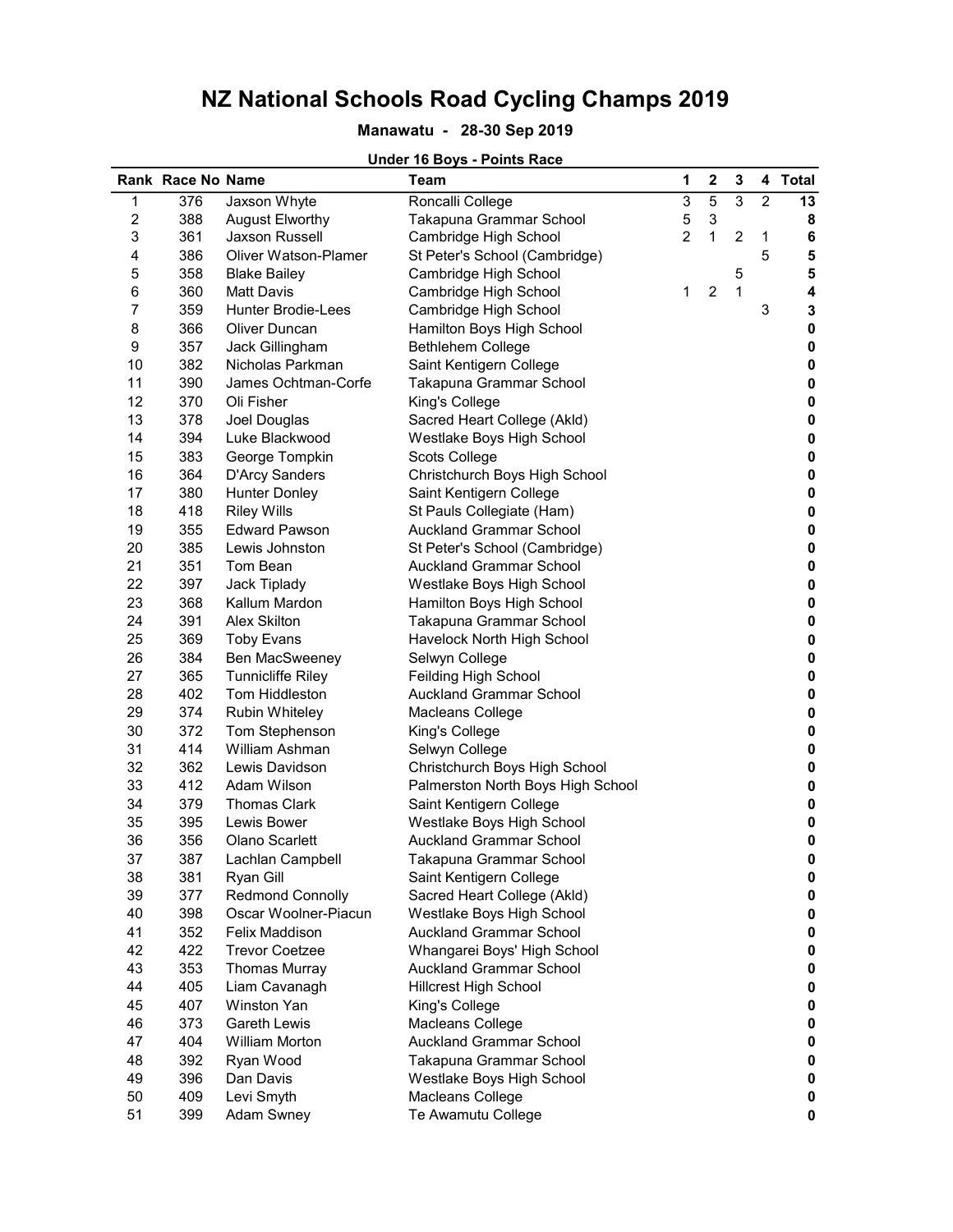| 52 | 396 | Dan Davis                                  | Westlake Boys High School         | 0 |
|----|-----|--------------------------------------------|-----------------------------------|---|
| 53 | 416 | Ashton Reed                                | Selwyn College                    | 0 |
| 54 | 431 | <b>Austin Myles</b>                        | Christchurch Boys High School     | 0 |
| 55 | 401 | Jack Becker                                | <b>Auckland Grammar School</b>    | 0 |
| 56 | 429 | Alex Montgomery                            | Palmerston North Boys High School | 0 |
| 57 | 389 | Jackson Harvey                             | Takapuna Grammar School           | 0 |
| 58 | 406 | Jackson Donnelly                           | King's College                    | 0 |
| 59 | 424 | Morgan Lee                                 | Palmerston North Boys High School | 0 |
| 60 | 354 | Archie Nightingale                         | <b>Auckland Grammar School</b>    | 0 |
| 61 | 427 | Ben Ayson                                  | Westlake Boys High School         | 0 |
| 62 | 403 | Max Lamont                                 | <b>Auckland Grammar School</b>    | 0 |
| 63 | 417 | <b>Isaac Reay</b>                          | St Pauls Collegiate (Ham)         | 0 |
| 64 | 408 | Devon Nilaweera Patabendi Macleans College |                                   | 0 |
| 65 | 423 | Charlie King                               | <b>Auckland Grammar School</b>    | 0 |
| 66 | 428 | Thomas Leybourne                           | Westlake Boys High School         | 0 |
| 67 | 415 | Jesse Coleman                              | Selwyn College                    | 0 |
| 68 | 426 | Ruben McCartney                            | Waiopehu College                  | 0 |
| 69 | 430 | Braden Jones                               | Selwyn College                    | 0 |
| 70 | 410 | Samuel Yuan                                | Macleans College                  | 0 |
| 71 | 425 | Michael Magness                            | St Peter's College (Akld)         | 0 |
| 72 | 413 | Nicolaus O'Brien                           | Sacred Heart College (Akld)       | 0 |
|    | 420 | James Mulholland                           | St Peter's College (Akld)         |   |
|    | 419 | <b>Toby Baird</b>                          | St Peter's College (Akld)         |   |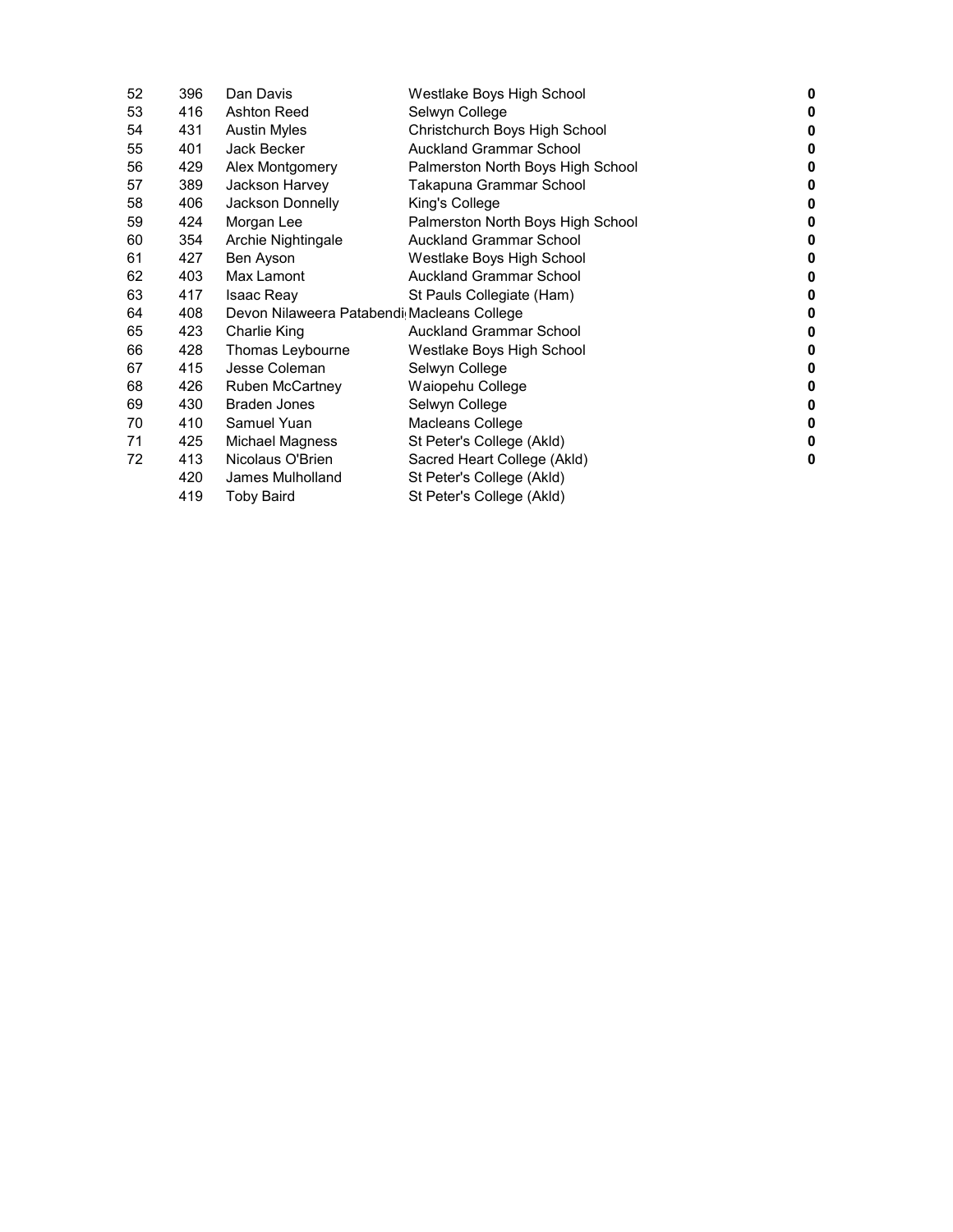### Manawatu - 28-30 Sep 2019

#### Under 17 Girls - Points Race

|                | Rank Race No Name |                        | Team                                 | 1              | $\mathbf 2$    | 3              | 4              | <b>Total</b>     |
|----------------|-------------------|------------------------|--------------------------------------|----------------|----------------|----------------|----------------|------------------|
| 1              | 161               | <b>Prudence Fowler</b> | Diocesan School for Girls            | 5              | 5              | 3              | 5              | 18               |
| $\overline{c}$ | 153               | Jorja Clouth           | Baradene College of the Sacred Heart | 3              | 3              | $\overline{2}$ | 3              | 11               |
| 3              | 171               | Ashleigh Gunn          | Palmerston North Girls High School   |                |                | 5              | $\overline{2}$ | 7                |
| 4              | 178               | Lucy Buckeridge        | Takapuna Grammar School              | 1              | $\overline{c}$ |                |                | 3                |
| 5              | 181               | Mikaela Grant          | Villa Maria College                  | $\overline{2}$ |                |                |                | $\boldsymbol{2}$ |
| 6              | 155               | Alexandra Galvin       | Baradene College of the Sacred Heart |                |                |                | 1              | 1                |
| 7              | 166               | Queenie McElwee        | Epsom Girls Grammar School           |                | 1              |                |                | 1                |
| 8              | 175               | Sacha McLeod           | Saint Kentigern College              |                |                | 1              |                |                  |
| 9              | 182               | <b>Beth Watt</b>       | Villa Maria College                  |                |                |                |                | 0                |
| 10             | 167               | <b>Lily Stephens</b>   | Havelock North High School           |                |                |                |                | 0                |
| 11             | 152               | Aimee Blackmore        | Baradene College of the Sacred Heart |                |                |                |                | 0                |
| 12             | 163               | Kate Shanley           | Diocesan School for Girls            |                |                |                |                | 0                |
| 13             | 164               | Lily Brinsdon          | Epsom Girls Grammar School           |                |                |                |                | 0                |
| 14             | 174               | Emma Hannan            | Saint Kentigern College              |                |                |                |                | 0                |
| 15             | 179               | <b>Erin Cutts</b>      | Takapuna Grammar School              |                |                |                |                | 0                |
| 16             | 172               | Rosie O'Brien          | Palmerston North Girls High School   |                |                |                |                | 0                |
| 17             | 154               | Mackenzie Courtney     | Baradene College of the Sacred Heart |                |                |                |                | 0                |
| 18             | 162               | Georgia Hair           | Diocesan School for Girls            |                |                |                |                | o                |
| 19             | 159               | <b>Annabel Preece</b>  | Baradene College of the Sacred Heart |                |                |                |                | 0                |
| 20             | 151               | <b>Holly Bliss</b>     | Avondale College                     |                |                |                |                | 0                |
| 21             | 173               | <b>Fallon Roy</b>      | Palmerston North Girls High School   |                |                |                |                | 0                |
| 22             | 157               | Elise Love             | Baradene College of the Sacred Heart |                |                |                |                | 0                |
| 23             | 184               | Olivia Gordon          | Waikato Diocesan School              |                |                |                |                | 0                |
| 24             | 168               | <b>Olly Bartlett</b>   | King's College                       |                |                |                |                | 0                |
| 25             | 160               | Emma Blackwood         | Diocesan School for Girls            |                |                |                |                | 0                |
| 26             | 169               | Bonnie Huang           | Macleans College                     |                |                |                |                | 0                |
| 27             | 183               | Caitlyn Appel          | Waikato Diocesan School              |                |                |                |                | 0                |
| 28             | 170               | Kyra Craine            | Palmerston North Girls High School   |                |                |                |                | 0                |
| 29             | 177               | <b>Hannah Went</b>     | St Cuthbert's College                |                |                |                |                | 0                |
| 30             | 176               | Lamb Maddy             | St Cuthbert's College                |                |                |                |                | 0                |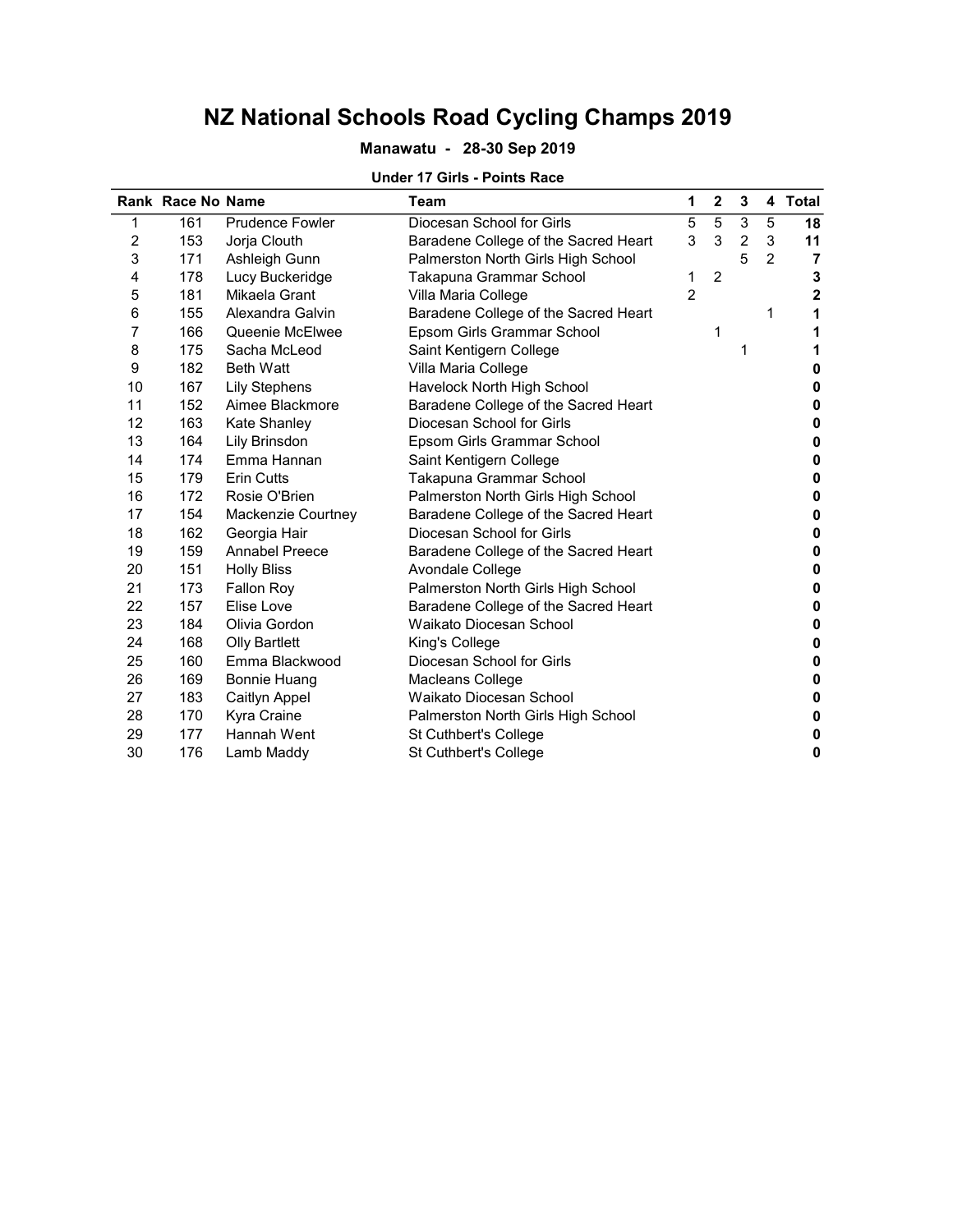### Manawatu - 28-30 Sep 2019

## Under 17 Boys - Points Race

|                           | Rank Race No Name |                            | <b>Team</b>                             | 1 | $\mathbf 2$    | 3              |                         | 4 Total                 |
|---------------------------|-------------------|----------------------------|-----------------------------------------|---|----------------|----------------|-------------------------|-------------------------|
| 1                         | 209               | <b>Jack Carswell</b>       | Cambridge High School                   | 3 | 3              | 5              | 3                       | 14                      |
| $\overline{\mathbf{c}}$   | 206               | Jacob Rackham              | <b>Auckland Grammar School</b>          | 5 | 1              | $\overline{c}$ |                         | 8                       |
| $\ensuremath{\mathsf{3}}$ | 202               | Cody Boness                | Auckland Grammar School                 |   |                |                | 5                       | 5                       |
| $\overline{\mathbf{4}}$   | 208               | Carlo Worrall              | <b>Auckland Grammar School</b>          |   | 5              |                |                         | 5                       |
| 5                         | 227               | <b>Adam Francis</b>        | Palmerston North Boys High School       |   |                | 1              | $\overline{\mathbf{c}}$ | 3                       |
| $\,6$                     | 243               | Jacob Spring               | St Peter's School (Cambridge)           | 2 |                |                | 1                       | 3                       |
| $\overline{7}$            | 214               | Michiel Van Heyningen      | Christchurch Boys High School           |   |                | 3              |                         | 3                       |
| 8                         | 237               | Dossor Freddie             | Scots College                           |   | $\overline{c}$ |                |                         | $\overline{\mathbf{2}}$ |
| 9                         | 215               | Michael Audeau             | <b>Christ's College</b>                 | 1 |                |                |                         | 1                       |
| 10                        | 229               | Ben Irvine                 | Palmerston North Boys High School       |   |                |                |                         | 0                       |
| 11                        | 217               | <b>Samuel Fraser</b>       | Hamilton Boys High School               |   |                |                |                         | 0                       |
| 12                        | 223               | <b>Bailey Moran</b>        | Macleans College                        |   |                |                |                         | 0                       |
| 13                        | 222               | <b>Matthew Moore</b>       | Macleans College                        |   |                |                |                         | 0                       |
| 14                        | 232               | Ben Orr                    | Palmerston North Boys High School       |   |                |                |                         | 0                       |
| 15                        | 211               | <b>Jonty Harris</b>        | Christchurch Boys High School           |   |                |                |                         | 0                       |
| 16                        | 238               | Benjamin Cheatley          | Selwyn College                          |   |                |                |                         | 0                       |
| 17                        | 216               | <b>Flynn Barrett</b>       | <b>Francis Douglas Memorial College</b> |   |                |                |                         | $\pmb{0}$               |
| 18                        | 234               | <b>Ryan McGuire</b>        | Sacred Heart College (Akld)             |   |                |                |                         | 0                       |
| 19                        | 249               | Marcus Bycroft             | Westlake Boys High School               |   |                |                |                         | 0                       |
| 20                        | 207               | Tom Waters                 | <b>Auckland Grammar School</b>          |   |                |                |                         | 0                       |
| 21                        | 236               | <b>Ben Connell</b>         | Saint Kentigern College                 |   |                |                |                         | 0                       |
| 22                        | 240               | Joshua Turnbull            | St Patrick's College, Town              |   |                |                |                         | 0                       |
| 23                        | 233               | <b>Ethan Hughes</b>        | Sacred Heart College (Akld)             |   |                |                |                         | 0                       |
| 24                        | 259               | <b>Matthew Mascarenhas</b> | Westlake Boys High School               |   |                |                |                         | 0                       |
| 25                        | 245               | <b>Robert Wilson</b>       | Takapuna Grammar School                 |   |                |                |                         | 0                       |
| 26                        | 244               | Matt McClune               | Takapuna Grammar School                 |   |                |                |                         | 0                       |
| 27                        | 203               | Cody Dalton                | <b>Auckland Grammar School</b>          |   |                |                |                         | 0                       |
| 28                        | 242               | <b>Thomas McAdams</b>      | St Pauls Collegiate (Ham)               |   |                |                |                         | 0                       |
| 29                        | 206               | Jacob Rackham              | <b>Auckland Grammar School</b>          |   |                |                |                         | 0                       |
| 30                        | 230               | <b>Nathaniel Leask</b>     | Palmerston North Boys High School       |   |                |                |                         | 0                       |
| 31                        | 247               | Ollie Smith                | Timaru Boys' High School                |   |                |                |                         | 0                       |
| 32                        | 235               | <b>Matthew Mitchell</b>    | Sacred Heart College (Akld)             |   |                |                |                         | 0                       |
| 33                        | 210               | Andrew Davidson            | Christchurch Boys High School           |   |                |                |                         | 0                       |
| 34                        | 248               | Logan Hoskin               | Wanganui Collegiate                     |   |                |                |                         | 0                       |
| 35                        | 213               | Zach Rivett                | Christchurch Boys High School           |   |                |                |                         | 0                       |
| 36                        | 224               | <b>Connor Newington</b>    | Macleans College                        |   |                |                |                         | $\pmb{0}$               |
| 37                        | 260               | Lachlan Stace              | Westlake Boys High School               |   |                |                |                         | 0                       |
| 38                        | 239               | Finian Ash                 | St John's College (Hastings)            |   |                |                |                         | 0                       |
| 39                        | 228               | James Gardner              | Palmerston North Boys High School       |   |                |                |                         | 0                       |
| 40                        | 246               | <b>Thomas Allan</b>        | Timaru Boys' High School                |   |                |                |                         | 0                       |
| 41                        | 231               | Fergus Lloyd               | Palmerston North Boys High School       |   |                |                |                         | 0                       |
| 42                        | 218               | <b>Ethan Herbert</b>       | Hamilton Boys High School               |   |                |                |                         | 0                       |
| 43                        | 225               | <b>Dylan Cumming</b>       | New Plymouth Boys' High School          |   |                |                |                         | 0                       |
| 44                        | 220               | <b>Edward Chen</b>         | Macleans College                        |   |                |                |                         | 0                       |
| 45                        | 221               | Anthony Garcia-Scholtz     | Macleans College                        |   |                |                |                         | 0                       |
| 46                        | 204               | <b>Marcus Findlow</b>      | <b>Auckland Grammar School</b>          |   |                |                |                         | 0                       |
| 47                        | 212               | Sam McGuffie               | Christchurch Boys High School           |   |                |                |                         | 0                       |
| 48                        | 250               | <b>Austin Patterson</b>    | Westlake Boys High School               |   |                |                |                         | 0                       |
|                           | 226               | <b>Ewan Cousins</b>        | Palmerston North Boys High School       |   |                |                |                         | <b>DNF</b>              |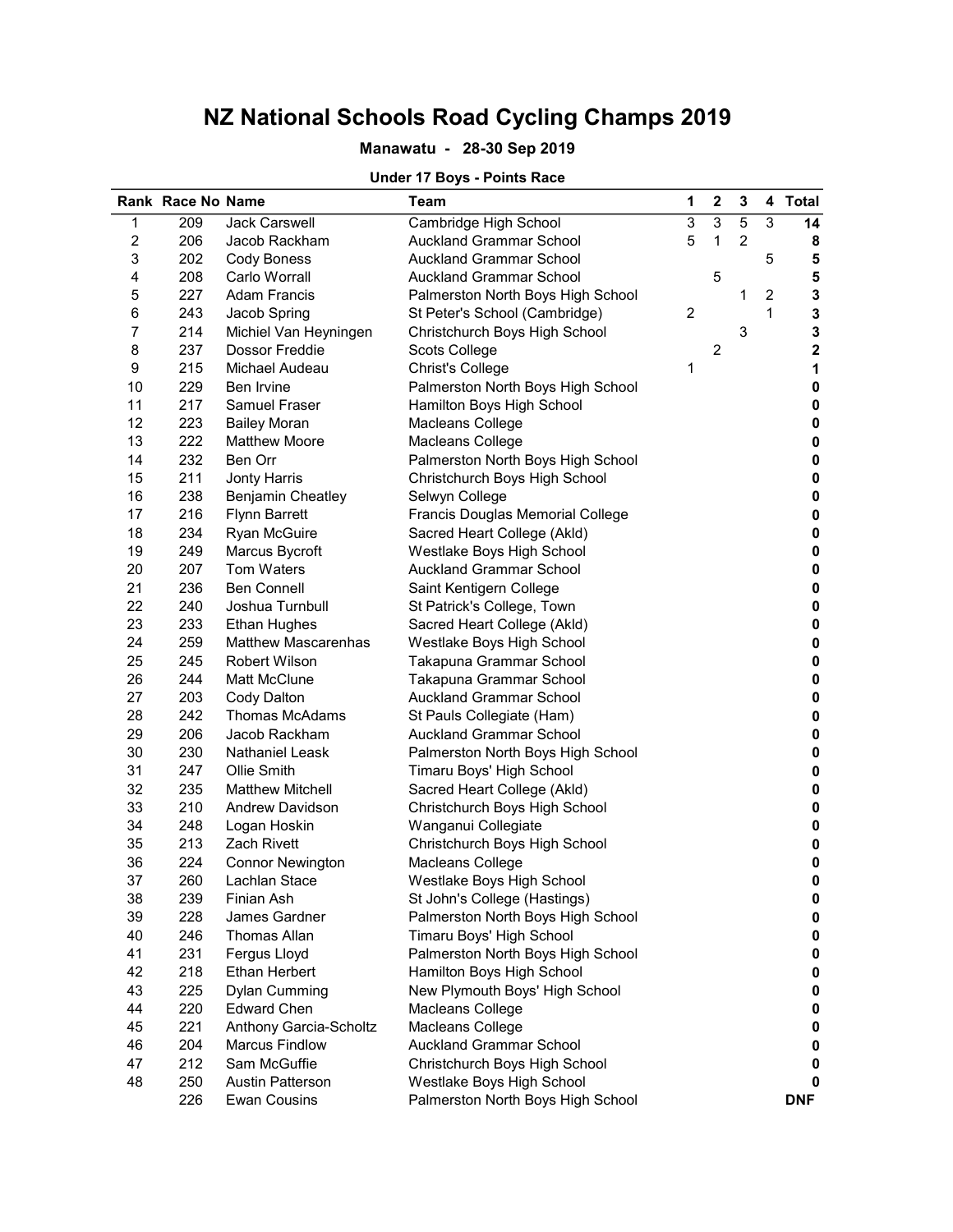### Manawatu - 28-30 Sep 2019

#### Under 20 Girls - Points Race

|                  | <b>Rank Race No Name</b> |                        | Team                                 | 1              | 2              | 3 | 4              | 5              | <b>Total</b> |
|------------------|--------------------------|------------------------|--------------------------------------|----------------|----------------|---|----------------|----------------|--------------|
| 1                | 12                       | Maddi Douglas          | Cambridge High School                |                | 5              | 1 | 3              | 5              | 14           |
| $\boldsymbol{2}$ | 40                       | Charlotte Worley       | Villa Maria College                  |                |                | 5 | 5              |                | 10           |
| 3                | 47                       | Jorja Swain            | Whangarei Girls' High School         |                |                | 2 | $\overline{2}$ | $\overline{c}$ | 6            |
| 4                | 42                       | Elizabeth Chan         | Waikato Diocesan School              | 5              |                |   |                |                | 5            |
| 5                | 35                       | Zoe Martin             | Takapuna Grammar School              | $\overline{2}$ |                | 3 |                |                | 5            |
| 6                | 5                        | Lara Hopkinson         | Baradene College of the Sacred Heart |                | 1              |   |                | 3              | 4            |
| 7                | $\overline{a}$           | <b>Grace Cummins</b>   | Baradene College of the Sacred Heart |                | $\overline{c}$ |   | 1              | $\mathbf{1}$   | 4            |
| 8                | 19                       | Lucy Thomson           | Epsom Girls Grammar School           | 1              | 3              |   |                |                | 4            |
| 9                | 36                       | <b>Charlotte Ball</b>  | Villa Maria College                  | 3              |                |   |                |                | 3            |
| 10               | 4                        | <b>Erica Hipkins</b>   | Baradene College of the Sacred Heart |                |                |   |                |                | 0            |
| 11               | 8                        | <b>Ireland Miln</b>    | Baradene College of the Sacred Heart |                |                |   |                |                | 0            |
| 12               | 29                       | Annabelle Waterworth   | Saint Kentigern College              |                |                |   |                |                | 0            |
| 13               | 50                       | Tayla Brunger          | Wanganui Collegiate                  |                |                |   |                |                | 0            |
| 14               | 27                       | <b>Ellie Parry</b>     | Rangiora High School                 |                |                |   |                |                | $\pmb{0}$    |
| 15               | 33                       | Ella Couch             | St Mary's College (Akld)             |                |                |   |                |                | $\pmb{0}$    |
| 16               | 21                       | Aimee Shaw             | Karamu High School                   |                |                |   |                |                | $\pmb{0}$    |
| 17               | 10                       | Emelia Wilkinson       | Baradene College of the Sacred Heart |                |                |   |                |                | $\pmb{0}$    |
| 18               | 17                       | Sarah Harvison         | Epsom Girls Grammar School           |                |                |   |                |                | $\pmb{0}$    |
| 19               | $\mathbf{1}$             | Natalya Carter         | Baradene College of the Sacred Heart |                |                |   |                |                | $\pmb{0}$    |
| 20               | 3                        | Greer Haddock          | Baradene College of the Sacred Heart |                |                |   |                |                | $\pmb{0}$    |
| 21               | 41                       | Jessica Butterworth    | Waikato Diocesan School              |                |                |   |                |                | $\pmb{0}$    |
| 22               | 11                       | Mya Anderson           | Cambridge High School                |                |                |   |                |                | $\pmb{0}$    |
| 23               | 26                       | <b>Bridget Olphert</b> | Queen Margaret College               |                |                |   |                |                | $\pmb{0}$    |
| 24               | 38                       | <b>Brooke Harrison</b> | Villa Maria College                  |                |                |   |                |                | $\pmb{0}$    |
| 25               | 46                       | <b>Holly Mills</b>     | Waikato Diocesan School              |                |                |   |                |                | 0            |
| 26               | 49                       | Georgina Bryant        | Nga Tawa Diocesan School             |                |                |   |                |                | 0            |
| 27               | 39                       | Lydia O'Callaghan      | Villa Maria College                  |                |                |   |                |                | $\pmb{0}$    |
| 28               | 6                        | Olivia Hyland          | Baradene College of the Sacred Heart |                |                |   |                |                | 0            |
| 29               | 44                       | Charli Herbert         | Waikato Diocesan School              |                |                |   |                |                | 0            |
| 30               | 30                       | Sophie Wilkinson       | Saint Kentigern College              |                |                |   |                |                | 0            |
| 31               | 32                       | <b>Lancely Yung</b>    | St Cuthbert's College                |                |                |   |                |                | 0            |
| 32               | $\overline{7}$           | Ella McKee             | Baradene College of the Sacred Heart |                |                |   |                |                | 0            |
| 33               | 34                       | <b>Charlie Arnold</b>  | Takapuna Grammar School              |                |                |   |                |                | $\pmb{0}$    |
| 34               | 45                       | Emma McKay             | Waikato Diocesan School              |                |                |   |                |                | $\pmb{0}$    |
| 35               | 37                       | Jessalie Green         | Villa Maria College                  |                |                |   |                |                | $\pmb{0}$    |
| 36               | 9                        | <b>Grace Stowers</b>   | Baradene College of the Sacred Heart |                |                |   |                |                | $\pmb{0}$    |
| 37               | 31                       | Jaime Wilkinson        | Saint Kentigern College              |                |                |   |                |                | 0            |
| 38               | 15                       | Annabel Brown          | Epsom Girls Grammar School           |                |                |   |                |                | 0            |
| 39               | 24                       | Danielle Rayner        | Palmerston North Girls High School   |                |                |   |                |                | 0            |
| 40               | 23                       | Sophie Ellis           | Palmerston North Girls High School   |                |                |   |                |                | 0            |
| 41               | 22                       | Sarah Griffiths        | King's College                       |                |                |   |                |                | 0            |
| 42               | 18                       | Eva Ruddenklau         | Epsom Girls Grammar School           |                |                |   |                |                | 0            |
| 43               | 14                       | <b>Emily Bashford</b>  | Diocesan School for Girls            |                |                |   |                |                | 0            |
| 44               | 25                       | Marcayla Winterburn    | Palmerston North Girls High School   |                |                |   |                |                | 0            |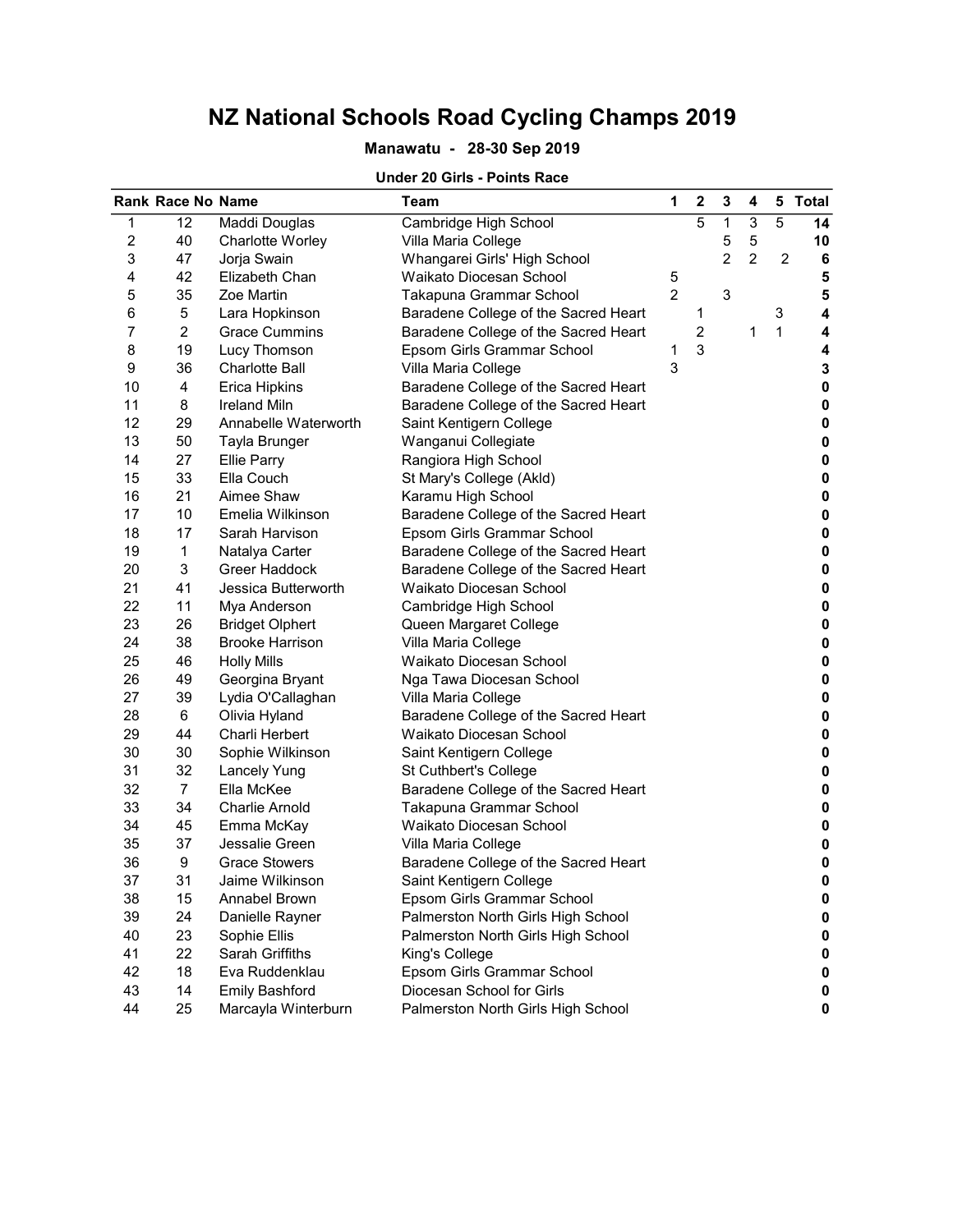### Manawatu - 28-30 Sep 2019

### Under 20 Boys - Points Race

|                | <b>Rank Race No Name</b> |                          | Team                                              | 1 | $\mathbf 2$    | 3              |                | 4 Total     |
|----------------|--------------------------|--------------------------|---------------------------------------------------|---|----------------|----------------|----------------|-------------|
| 1              | 62                       | Laurence Pithie          | Christchurch Boys High School                     | 5 | $\mathbf{1}$   | $\mathbf{1}$   | 5              | $12 \,$     |
| $\overline{c}$ | 70                       | Kiaan Watts              | Hamilton Boys High School                         | 2 |                |                | 3              | 5           |
| 3              | 93                       | Jensen Foster            | Saint Kentigern College                           |   | 5              |                |                | 5           |
| 4              | 63                       | <b>Josh Rivett</b>       | Christchurch Boys High School                     |   |                | 5              |                | 5           |
| 5              | 85                       | <b>Jack Pronk</b>        | Palmerston North Boys High School                 |   | 3              |                |                | 3           |
| 6              | 115                      | Xander White             | Cambridge High School                             | 3 |                |                |                | 3           |
| 7              | 107                      | <b>Ewart Bower</b>       | Westlake Boys High School                         |   |                | 3              |                | 3           |
| 8              | 103                      | Hayden Jefferson         | Timaru Boys' High School                          |   |                |                | $\overline{c}$ | 2           |
| 9              | 53                       | <b>Oliver Grave</b>      | <b>Auckland Grammar School</b>                    |   | $\overline{2}$ |                |                | $\mathbf 2$ |
| 10             | 88                       | Max Taylor               | Palmerston North Boys High School                 |   |                | $\overline{c}$ |                | $\mathbf 2$ |
| 11             | 96                       | <b>Boston Bright</b>     | Scots College                                     |   |                |                | 1              | 1           |
| 12             | 86                       | Michael Richmond         | Palmerston North Boys High School                 | 1 |                |                |                | 1           |
| 13             | 104                      | Sam Ritchie              | Timaru Boys' High School                          |   |                |                |                | 0           |
| 14             | 52                       | Lachlan Dickson          | <b>Auckland Grammar School</b>                    |   |                |                |                | 0           |
| 15             | 86                       | Michael Richmond         | Palmerston North Boys High School                 |   |                |                |                | $\pmb{0}$   |
| 16             | 69                       |                          | Fergus Washington-Smith Hamilton Boys High School |   |                |                |                | $\pmb{0}$   |
| 17             | 71                       | <b>Hunter Deavoll</b>    | King's College                                    |   |                |                |                | $\pmb{0}$   |
| 18             | 99                       | Pearse Gatley            | St Peter's School (Cambridge)                     |   |                |                |                | $\pmb{0}$   |
| 19             | 77                       | <b>Callum Nisbet</b>     | Matamata College                                  |   |                |                |                | 0           |
| 20             | 82                       | <b>Ethan Craine</b>      | Palmerston North Boys High School                 |   |                |                |                | 0           |
| 21             | 112                      | Matthew Sugden           | Westlake Boys High School                         |   |                |                |                | $\pmb{0}$   |
| 22             | 94                       | Jacob Hannan             | Saint Kentigern College                           |   |                |                |                | $\pmb{0}$   |
| 23             | 72                       | <b>Tim Matthews</b>      | King's College                                    |   |                |                |                | $\pmb{0}$   |
| 24             | 108                      | Sam Buckley              | Westlake Boys High School                         |   |                |                |                | 0           |
| 25             | 116                      | Liam Fernyhough          | Matamata College                                  |   |                |                |                | 0           |
| 26             | 106                      | Kyle Hoskin              | Wanganui Collegiate                               |   |                |                |                | 0           |
| 27             | 59                       | <b>Tait Somervell</b>    | Cambridge High School                             |   |                |                |                | 0           |
| 28             | 105                      | Benjamin Ward            | Timaru Boys' High School                          |   |                |                |                | 0           |
| 29             | 56                       | Simon Roberts            | <b>Auckland Grammar School</b>                    |   |                |                |                | 0           |
| 30             | 65                       | <b>Guy Yarrell</b>       | Christchurch Boys High School                     |   |                |                |                | 0           |
| 31             | 92                       | Zachary Cantell-Roberts  | Saint Kentigern College                           |   |                |                |                | 0           |
| 32             | 57                       | Jordan Ryan-Kidd         | <b>Auckland Grammar School</b>                    |   |                |                |                | 0           |
| 33             | 95                       | Jack Melhuish            | Saint Kentigern College                           |   |                |                |                | 0           |
| 34             | 78                       | Perry Willimott          | Northcote College                                 |   |                |                |                | 0           |
| 35             | 83                       | Jamie Dennis             | Palmerston North Boys High School                 |   |                |                |                | 0           |
| 36             | 97                       | Henry Tompkin            | Scots College                                     |   |                |                |                | $\pmb{0}$   |
| 37             | 119                      | <b>Camden Feint</b>      | Kapiti College                                    |   |                |                |                | 0           |
| 38             | 64                       | <b>Griffyn Spencer</b>   | Christchurch Boys High School                     |   |                |                |                | 0           |
| 39             | 51                       | Barnaby Clegg-Shaw       | <b>Auckland Grammar School</b>                    |   |                |                |                | 0           |
| 40             | 55                       | Albert Moody             | <b>Auckland Grammar School</b>                    |   |                |                |                | 0           |
| 41             | 66                       | Henri Lehrke             | Francis Douglas Memorial College                  |   |                |                |                | $\pmb{0}$   |
| 42             | 61                       | Jaydn Harris             | Christchurch Boys High School                     |   |                |                |                | $\pmb{0}$   |
| 43             | 109                      | Sam Dawkins              | Westlake Boys High School                         |   |                |                |                | $\pmb{0}$   |
| 44             | 60                       | <b>Blair Barnes-Page</b> | Christchurch Boys High School                     |   |                |                |                | 0           |
| 45             | 54                       | Christophe Kerby         | <b>Auckland Grammar School</b>                    |   |                |                |                | 0           |
| 46             | 58                       | <b>Jack Edwards</b>      | Cambridge High School                             |   |                |                |                | $\pmb{0}$   |
| 47             | 90                       | <b>Andrew Matthews</b>   | Sacred Heart College (Akld)                       |   |                |                |                | 0           |
| 48             | 74                       | Eric Gu                  | Macleans College                                  |   |                |                |                | 0           |
| 49             | 68                       | Zane Pruden              | Hamilton Boys High School                         |   |                |                |                | 0           |
| 50             | 84                       | Aiden Jones              | Palmerston North Boys High School                 |   |                |                |                | 0           |